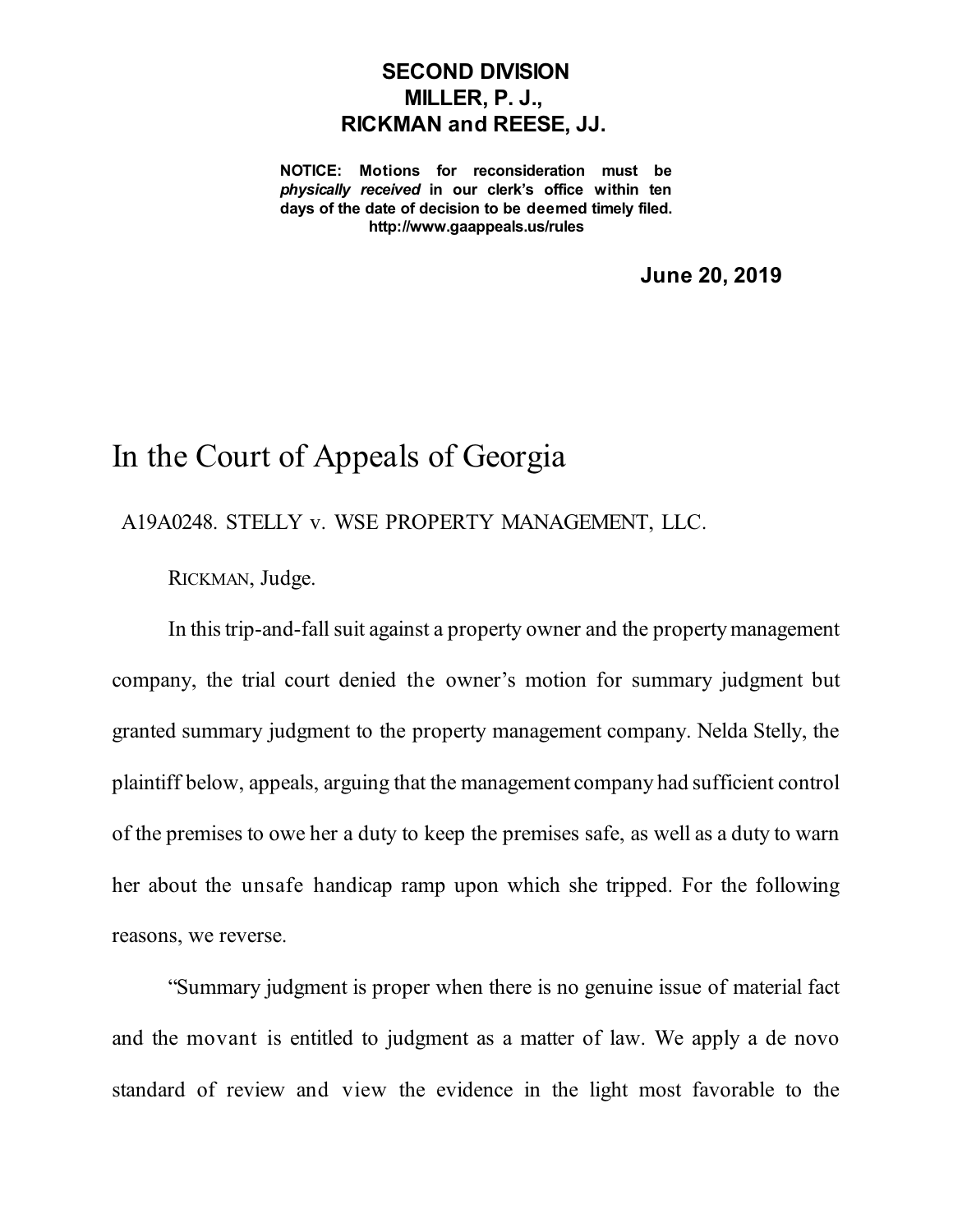non-movant." (Citations and punctuation omitted.) *Lawyers Title Ins. Corp. v. Griffin*, 302 Ga. App. 726, 727 (691 SE2d 633) (2010).

So construed, the evidence shows that in November 2012, approximately 11 months after moving into a Cambridge Downs apartment, Stelly, then age 60 and allegedly suffering a disability,<sup>1</sup> decided to walk to the mail kiosk at the apartment complex for the first time, rather than drive. She walked down the street then onto the sidewalk where a curb cut/wheelchair ramp allowed handicap access to the sidewalk. As she approached, Stelly saw the ramp, but after at least one step up the ramp, she tripped and fell. She does not know what her foot got caught on, whether she tripped with her left or right foot, or how many steps she took going up the ramp before she tripped. The fall damaged Stelly's spinal cord, and, at the time of her deposition, she could not walk. No one witnessed Stelly's fall.

Six years before Stelly's fall, in an effort to purchase the Cambridge Downs apartment complex, Ronald Mullin hired an engineering firm to examine the property. The firm concluded, among other things, that the wheelchair ramp located on the sidewalk near the mail kiosk was "steeper than allowed" or "steeper than the allowed

<sup>1</sup> Stelly alleged that, at the time, she was "legally disabled due to health issues secondary to an aortic aneurysm she suffered in 2008." She testified that she had no issues with walking even with that condition.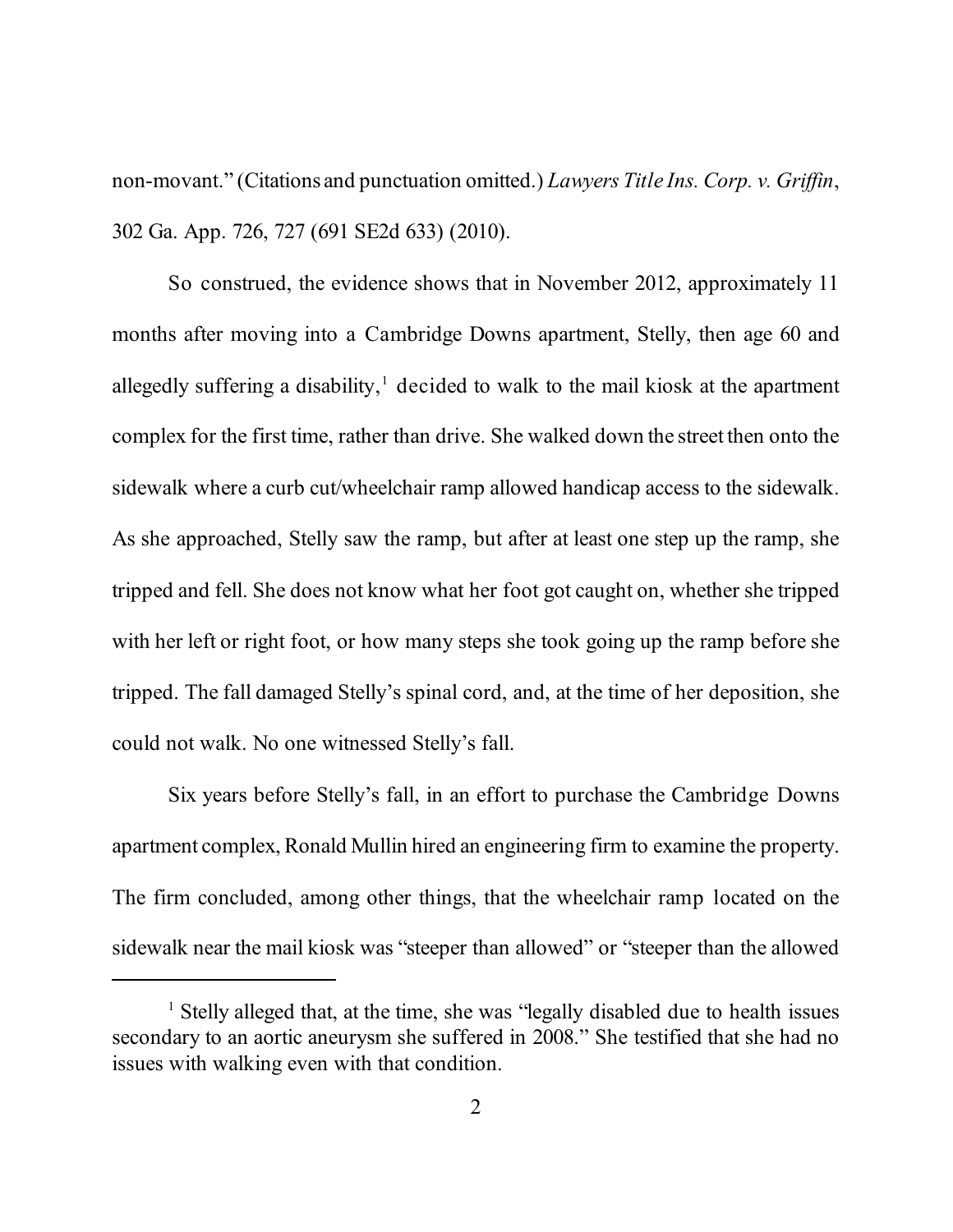1 in 12 [grade]." <sup>2</sup> Mullin died just prior to closing, but his estate, acting through two LLCs and their manager/trustees who live in California,<sup>3</sup> eventually purchased Cambridge Downs; the new owners were aware of the ramp problem.

In May 2006, the new owners entered into a written Property Management Agreement (the "Agreement") with the predecessor in interest of WSE Property Management LLC ("Worthing"). Worthing drafted the Agreement. At the time, Worthingwas aware of the engineering report, including the need to correct the grade issue of the handicap ramp, through direct conversations with the engineer. In fact, Worthing's former regional service director averred that he knew the ramp was too steep, and, in his opinion, "it constitute[d] a trip hazard." The owners and Worthing sometimes referred to the ramp problem as one of the "ADA Issues" at the property.

<sup>&</sup>lt;sup>2</sup> Although the engineer did not state in his report what rule or regulation required a lower grade, during the present litigation, experts have opined that the handicap ramp as installed violated certain laws, including the Fair Housing Act, the Americans with Disabilities Act (ADA), and the Georgia Accessibility Code, as well as related American National Standards Institute standards, because the ramp's slope was too steep, the ramp's slope was "non-planar," the ramp posed a "camouflaged trip" hazard," and it lacked "coloration, texturization, or written warnings."

<sup>&</sup>lt;sup>3</sup>One trustee never set foot on the property; the other visited on only one occasion.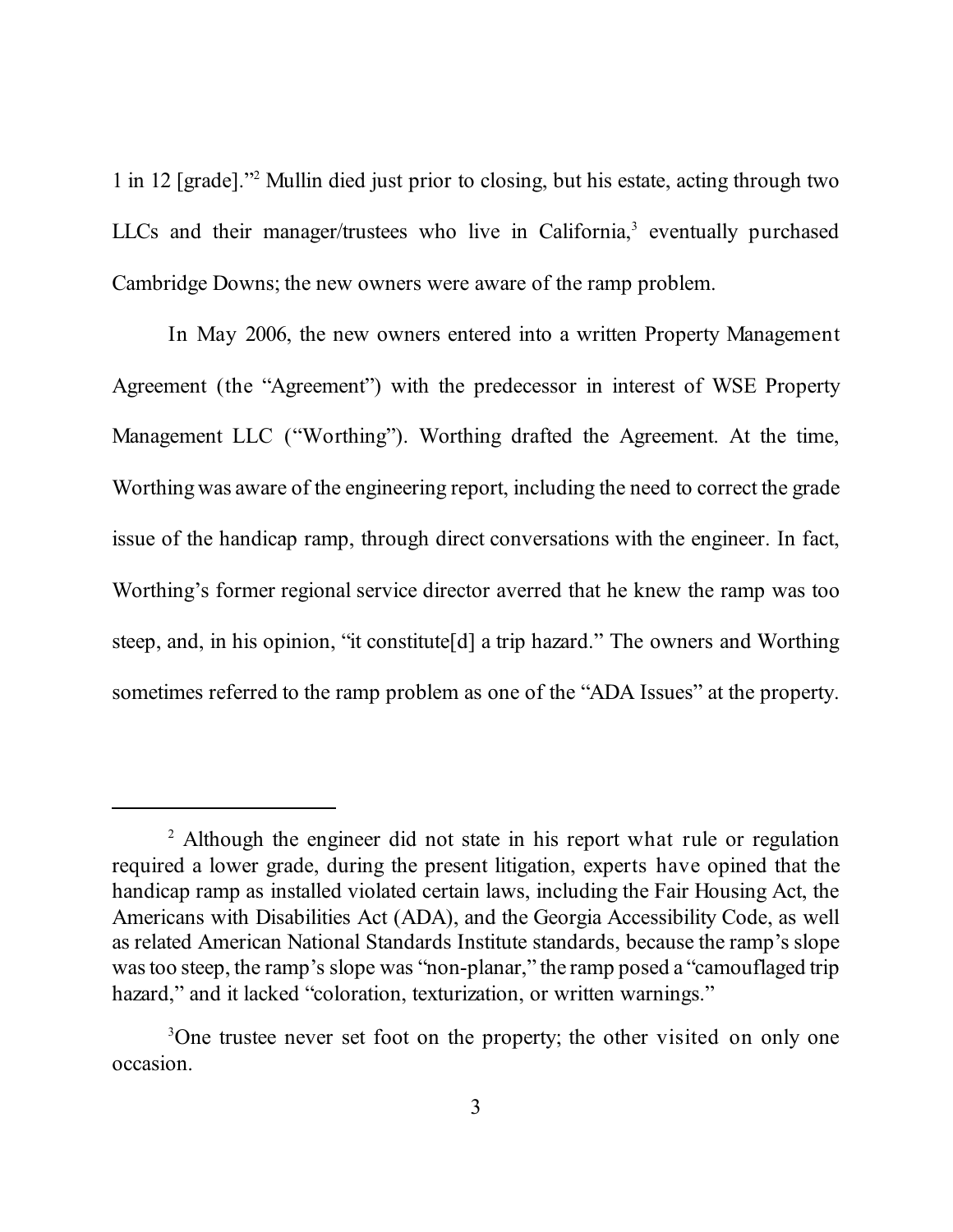Under the Agreement, the owners hired Worthing "to manage the Property on the terms in this Agreement," provide an on-site property manager, and maintain a "Property Management Office" on site, open 9 a.m. to 6 p.m. on weekdays and 1 to 5 p.m. on weekends, for "management and operation functions pertaining to the Property." Worthing was also required to prohibit "the use of the Property for any purpose which might impair any policy of insurance on the Property . . . or which would be in violation of any applicable law." The president of Worthing testified that "the Property Management Agreement . . . allots to us the authority to hold the property out for rent, collect rents, and deliver those rents after the agreement of expenses to the owner, [and] to run the property in accordance with the annual budget that's approved by the owner."

In addition, the Agreement obligated Worthing to "use diligent efforts to maintain, at Owner's expense, the building, appurtenances and grounds of the Property in good condition and repair in accordance with standards established by Owner in writing from time-to-time, including interior and exterior cleaning, painting and decoration, plumbing, carpentry and such other normal maintenance and repair work"; "make arrangements for all utilities, services, equipment and supplies necessary or desirable or requested by Owner for the management, operation,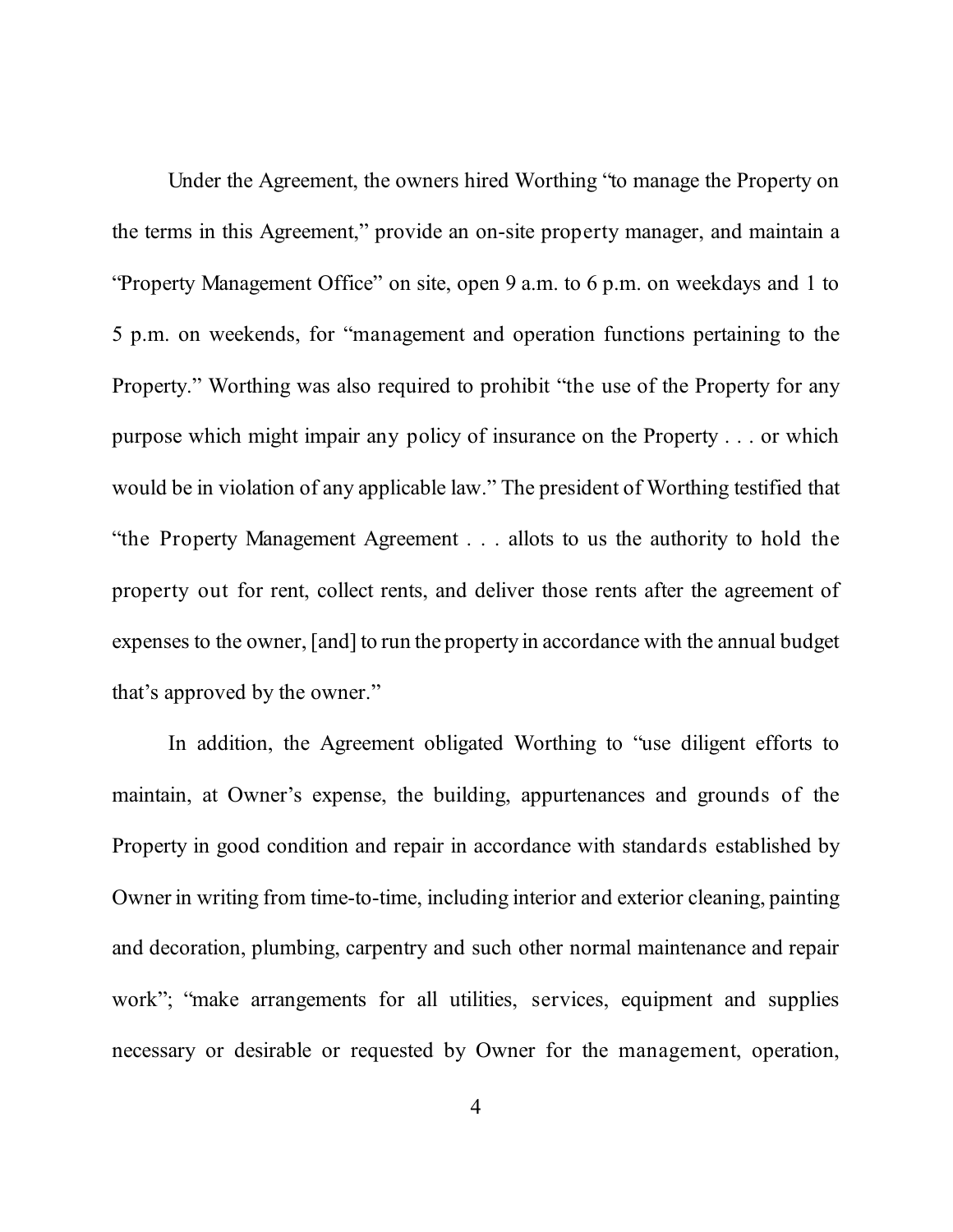maintenance and servicing of the Property"; and take such action as may be necessary to comply with any and all laws applicable to the Property."

Nevertheless, the Agreement specifically exempted Worthing from the obligation of performing "any major capital improvements," and it significantly limited Worthing's authority to incur expenses. Specifically, the Agreement provided that Worthing was only authorized to incur expensesif theywere included in a budget approved by the owner, and for expenses greater than \$2,000, the owner's specific written authorization was also required:

Approval of a Budget by Owner shall not constitute authorization for Manager to expend any money except as specifically set forth herein. Except as specifically authorized herein, Manager will obtain Owner's specific written authorization before making any expenditure of Owner's funds. . . . [T]o the extent set forth in the most recent Budget approved by Owner, . . . Manager will pay each and every expense properly incurred in the ordinary course of managing the Property not in excess of \$2,000 for any single repair, purchase, or other expense, it being understood that Manager shall obtain Owner's specific written authorization prior to paying for any individual item of expense which exceeds \$2,000.

The expenditure authorization provision concludes, "[n]otwithstanding the foregoing, if emergency action is necessary to prevent damage to the Property or danger to

5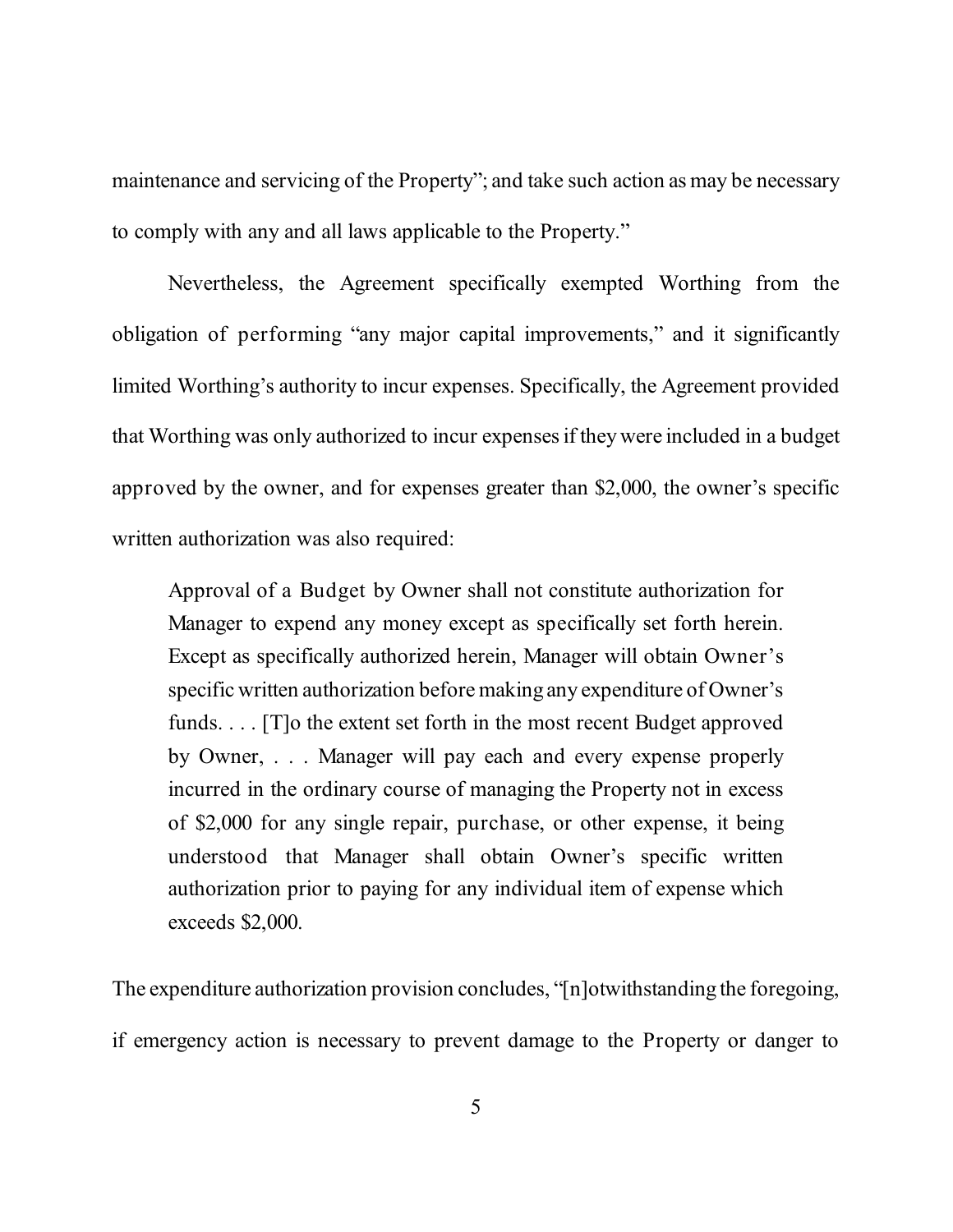persons, Manager may incur such expenses as are reasonable necessary without the prior written approval of Owner to protect the Property or persons."<sup>4</sup>

In addition, the Agreement provides that Worthing's "status" under the Agreement "is that of an independent contractor and not as an agent or employee of Owner," and that nothing in the agreement "shall inure to the benefit of any third party." Finally, the owners expressly retained all rights of ownership:

Nothing in this Agreement shall be deemed to limit Owner's right to do anything regarding the Property which an Owner of the Property would otherwise be entitled to do, including but not limited to the right to enter upon the Property, to inspect the Property, to perform any repair or maintenance thereof, and to do anything required of Manager hereunder if Manager fails to do so in Owner's opinion.

On several occasions between 2006 and 2012, when Stelly fell, Worthing had requested that the owners approve expenses that included the necessary repairs to the

<sup>&</sup>lt;sup>4</sup> The issue of whether the handicap ramp required "emergency action" under the Agreement does not appear to have been raised in the trial court, and, other than mentioning the clause on appeal, Stelly has not offered any argument or citation to authority regarding the emergency clause. Nevertheless, "a court should construe a contract in its entirety and not merely by examining isolated clauses and provisions thereof." (Citation and punctuation omitted.) *Pfeiffer v. Dept. of Transp.*, 250 Ga. App. 643, 646 (1) (551 SE2d 58) (2001). Even so, our conclusion below would be the same notwithstanding the emergency clause in the Agreement.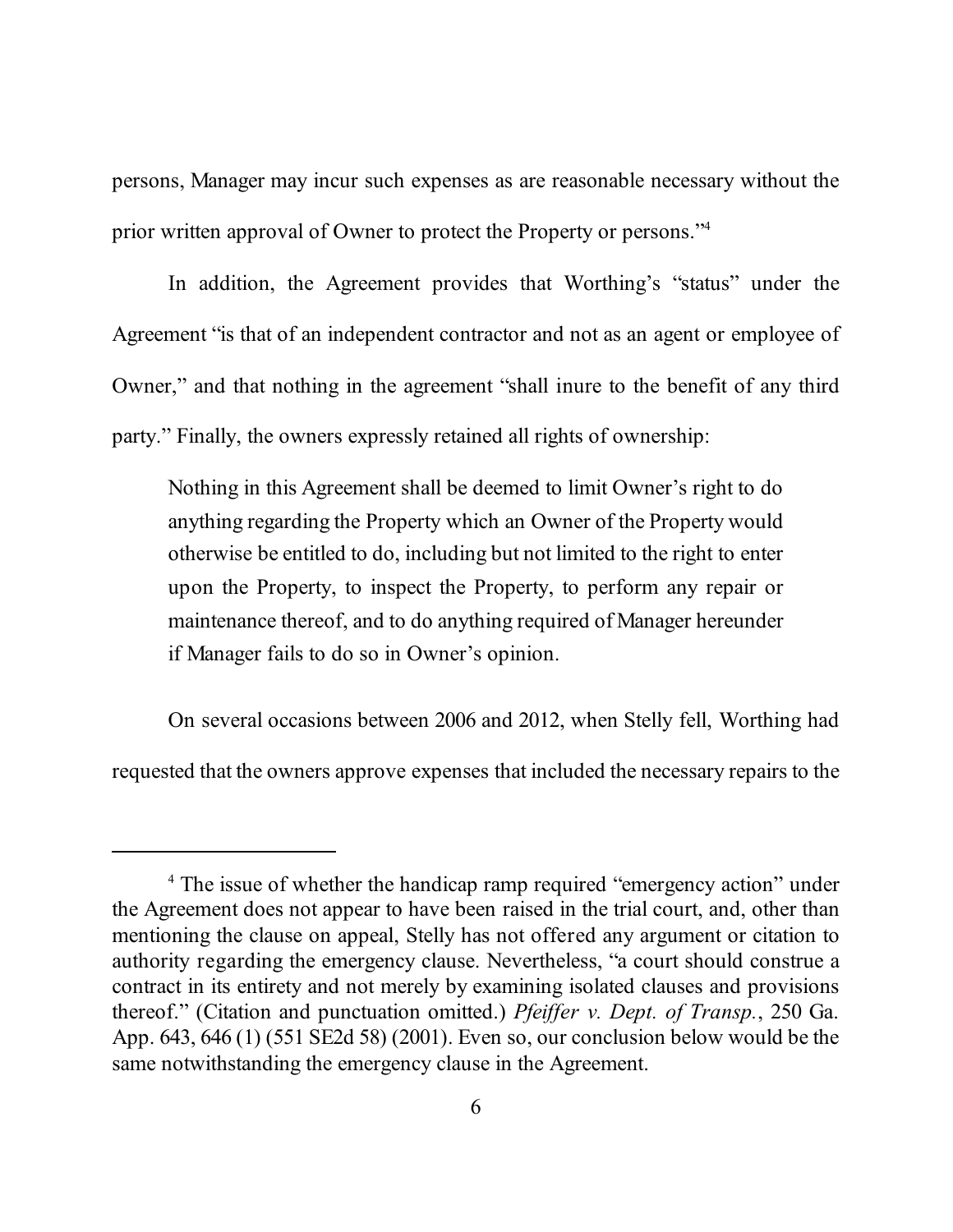handicap ramp, but the owners never approved them. For example, in October 2006, Worthing submitted bids for a collection of jobs, including repair of the handicap ramp. 5

In granting summary judgment to Worthing, the trial court found, among other things, that Worthing did not contest that it had actual knowledge of the alleged hazard; that despite Worthing's requests to the owners for authorization to repair the ramp, it never received approval; that there is no evidence of a stand-alone bid of less than \$2,000 to repair the handicap ramp; and that, therefore, the undisputed evidence showed that Worthing did not have authority to repair the ramp at issue. The court also found that Stelly was not a third-party beneficiary to the Agreement. Stelly appeals and contends the trial court erred by failing to recognize that Worthing owed a duty to keep the premises safe and to warn of a known danger. 6

<sup>5</sup> Although a line item on one bid listed the cost of correcting the ramp at \$1,468.50, the price was "contingent on doing all the items that were bid." Two other bids showed costs to repair the "concrete" of more than \$2,000.

<sup>&</sup>lt;sup>6</sup> In her complaint, Stelly filed claims of negligent maintenance, inspection, and repair; failure to adequately hire, retain, train or supervise employees; nuisance; negligence under OCGA § 51-3-1; and negligence per se. The trial court granted complete summary judgment for Worthing. On appeal and at oral argument, however, Stelly has only asserted that the trial court erred with regard to her claim under OCGA § 51-3-1 and the related duty to warn.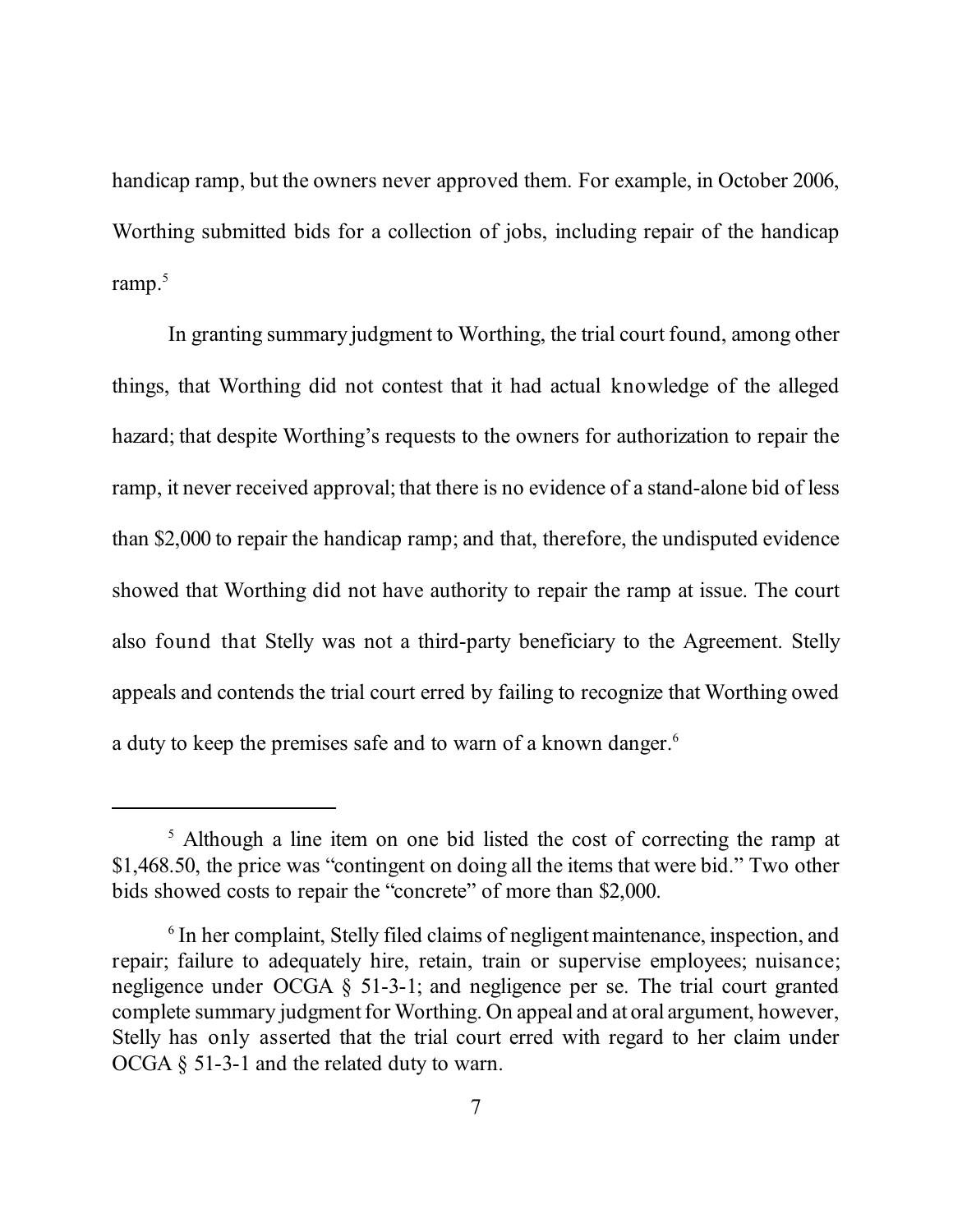1. In Georgia, owners or occupiers of land have a statutory duty "to exercise ordinary care in keeping the premises and approaches safe." OCGA § 51-3-1. A contractor can obtain the status of an occupier if it takes control of the premises. See *Ramcke v. Georgia Power Co.*, 306 Ga. App. 736, 739 (3) (703 SE2d 13) (2010); *Bartlett v. Holder Const. Co.*, 244 Ga. App. 397, 399 (535 SE2d 537) (2000). In that case, the contractor assumes the duty to keep the premises safe, and the owner may then owe no such duty if he or she has surrendered complete possession and control to the contractor. *Ramcke*, 306 Ga. App. at 739 (3); *R & S Farms v. Butler*, 258 Ga. App. 784, 786 (575 SE2d 644) (2002). The same rules apply when an owner/occupier surrenders possession and control of a portion of the property. See *Nair v. Aramark Food Serv. Corp.*, 276 Ga. App. 793, 795 (625 SE2d 78) (2005). "As to that portion, the contractor incurs a duty to exercise ordinary care toward keeping the property safe." *Bartlett*, 244 Ga. App. at 399.

In this setting, possession of property, i.e., custody and control, "may be defined as having personal charge of or exercising the rights of management or control over the property in question." *Towles v. Cox*, 181 Ga. App. 194, 196 (1) (351 SE2d 718) (1986); see also *Hess v. Textron Auto. Exteriors*, 245 Ga. App. 264, 265 (2) (536 SE2d 291) (2000). Whether the owner has surrendered possession and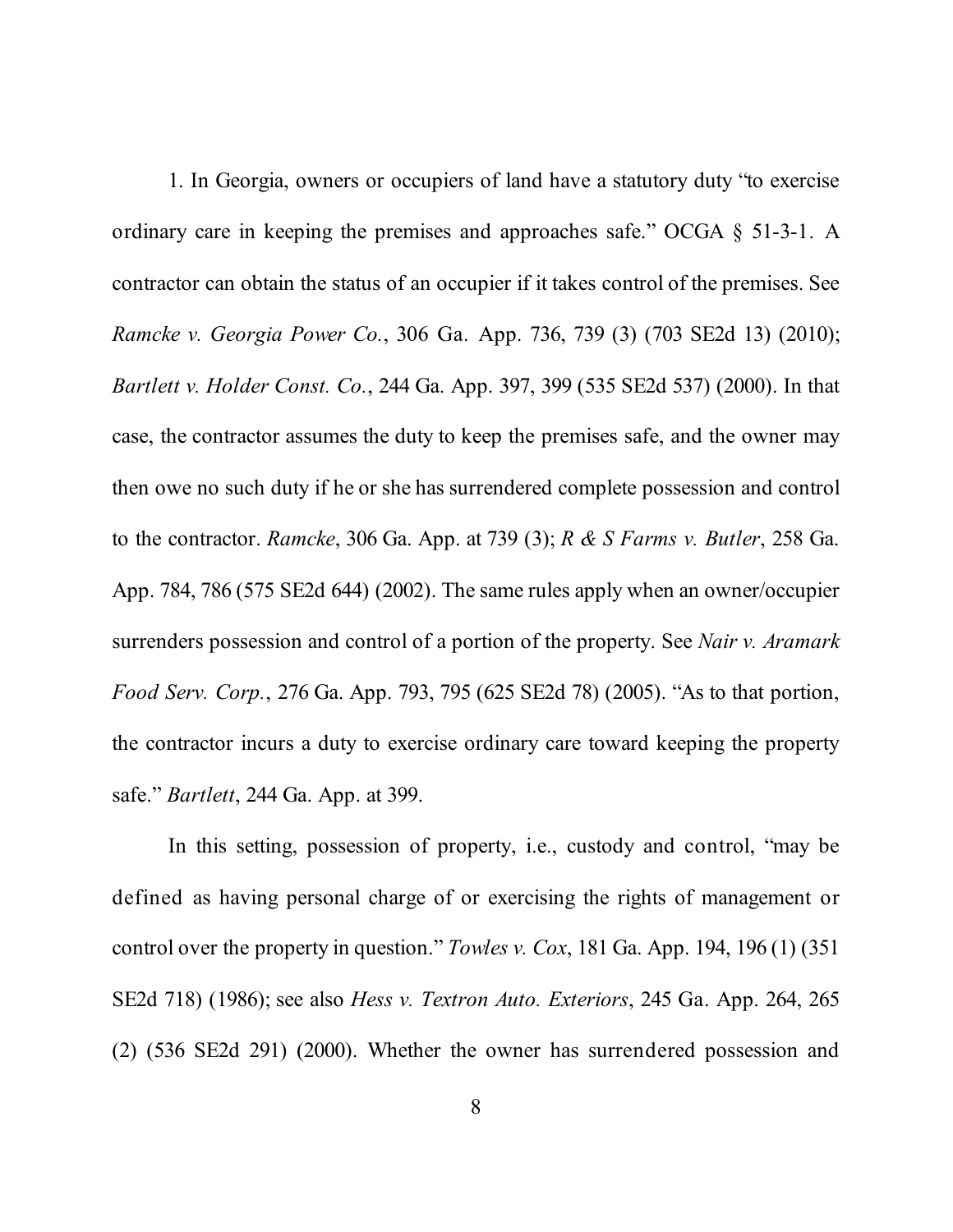control is generally a question of fact. See, e.g., *Carpenter v. Sun Valley Properties, LLC*, 285 Ga. App. 1, 2 (645 SE2d 35) (2007); *Nair*, 276 Ga. App. at 795. The relevant facts can include the terms of any contract between the owner and the contractor, see, e.g., *Ramcke*, 306 Ga. App. at 739 (3); *Nair*, 276 Ga. App. at 795, as well asthe surrounding circumstances and course of dealings between the parties that reveal the relative possession and control of the property by the parties. See, e.g., *Bartlett*, 244 Ga. App. at 399 (considering circumstances such as that the contractor posted its sign at the construction site, maintained a fence along the perimeter of the site, controlled access to the site, and provided night-time security at the site).

Here, aspects of the Agreement suggest that Worthing had not assumed full possession and control of the premises. Although the Agreement gave Worthing the duty to keep the property in good condition and repair, the owners were responsible for standards in that regard. Although the Agreement required Worthing to comply with any and all laws applicable to the property, the owners retained control over the repair process by limiting Worthing's authority to spend the owners' money on repairs. On several occasions, Worthing requested that the owners approve repairs to the handicap ramp, but the owners failed to do so. Finally, the Agreement provides that the owner retained all rights of ownership: "Nothing in this Agreement shall be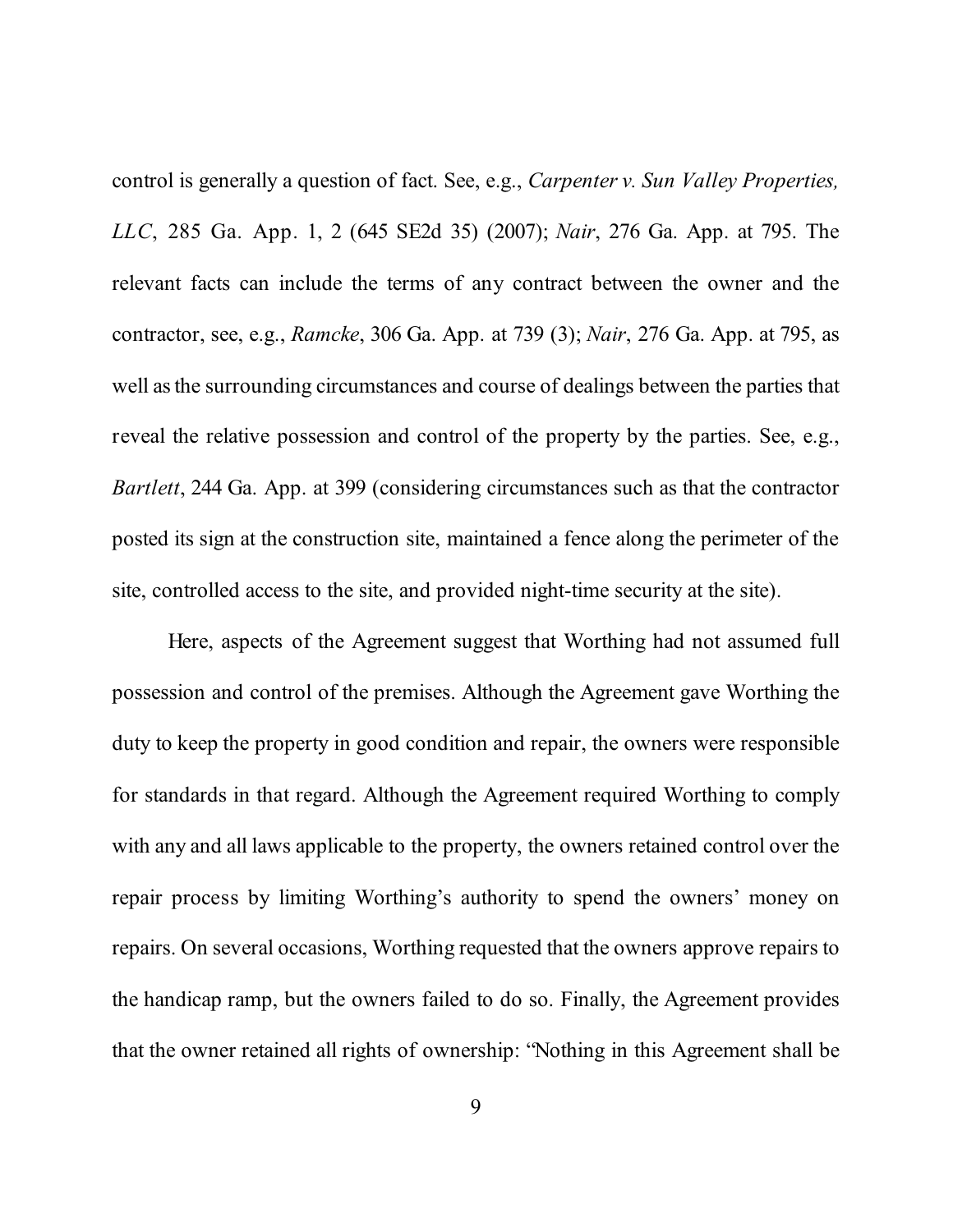deemed to limit Owner's right to do anything regarding the Property which an Owner of the Property would otherwise be entitled to do."

But some aspects of the agreement suggest that Worthing had partial possession and control of the apartment complex. Whereas the trustee/owners lived in California and rarely visited, Worthing physically occupied the premises in that it was required to maintain a property management office onsite open seven days a week and operated by a property manager. Worthing was also charged with ensuring that the premises was not used for improper purposes or in violation of the law. And Worthing was required to take emergency action if necessary to prevent damage to the Property or danger to persons, even if such action required Worthing to incur expenses, without the owners' prior written approval. See generally *Scheer v. Cliatt*, 133 Ga. App. 702, 704 (2) (a) (212 SE2d 29) (1975) (aspects of control include: "Who managed the daily operations of the shop-hiring, wages, hours, etc.? Who had the right to admit or exclude customers? Who maintained and repaired the premises? Who paid the bills, taxes, wages? What were the responsibilities of the parties under the lease? Etc.").

Furthermore, the owners testified that Worthing had some authority to act even without the owners' approval for something that was "inherently hazardous" and that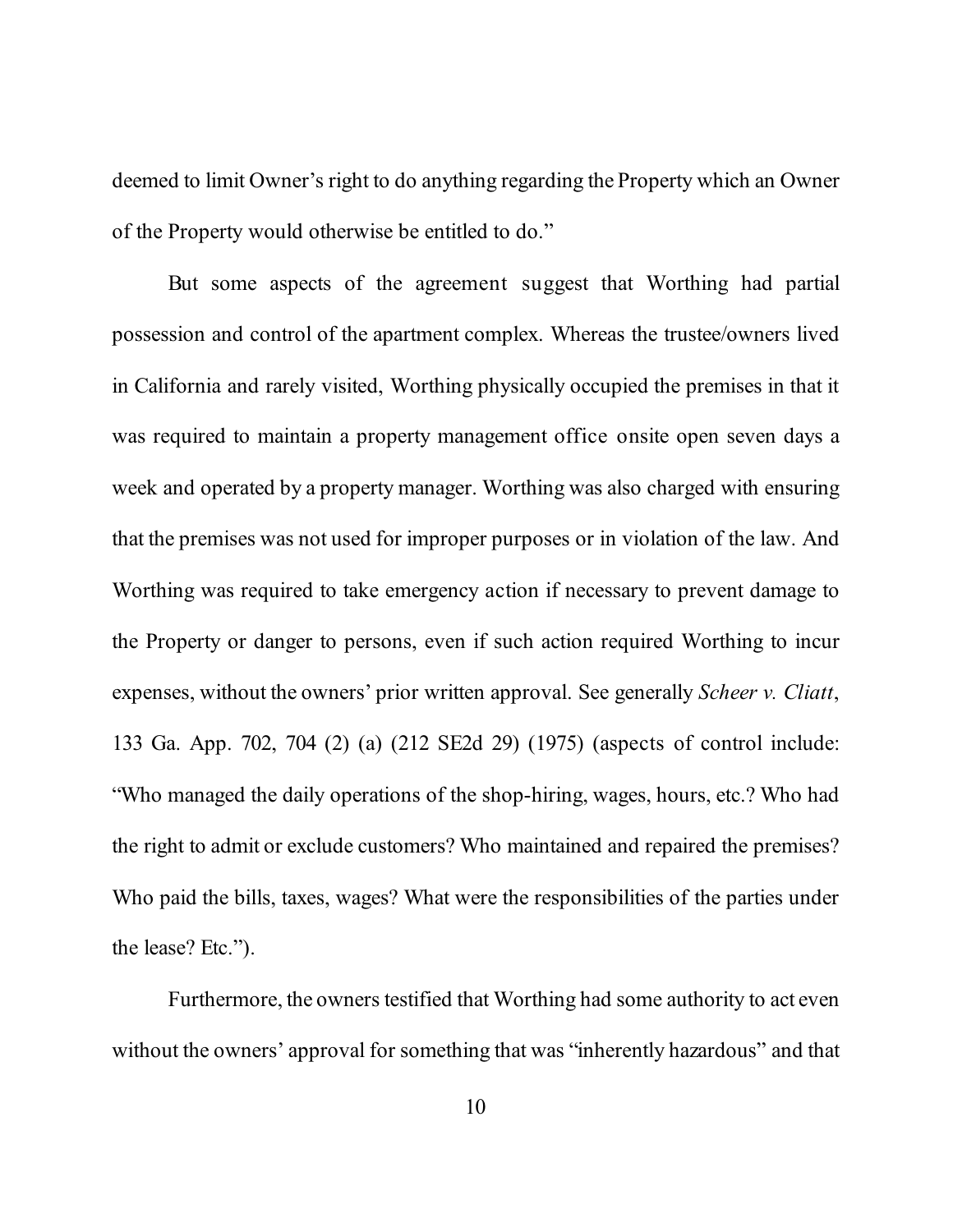Worthing could "pick[] out [of a bid] things to do without our approval if they deemed it necessary." For example, evidence was presented that the owners gave Worthing "implicit authority" to pay for a pool drain repair that was required by a change in the law. Correspondence from Worthing to the owners about the drain repair stated,

FYI. . . A new law for the swimming pools went into effect. Anew drain cover has to be installed on the bottom of the pool. . . . The cost will range from \$800 to \$1,300. I just wanted to give you a heads up. This was not anticipated in the 2009 budget but we will look for ways to offset this unexpected expense.

Thus, some evidence was presented to suggest that Worthing and the owners strayed from the spending authorization process found in the Agreement. Cf. *Nelson v. Jones*, 220 Ga. App. 685, 687 (3) (469 SE2d 863) (1996) (factual issue re: whether parties mutually agreed to depart from terms of agreement).

In sum, we conclude that there is an issue of fact as to whether Worthing was in control of the handicap ramp to the degree necessary to impose on Worthing the duty to keep the premises safe found in OCGA  $\S$  51-3-1, including the duty to warn,<sup>7</sup> as an occupier of the premises. See, e.g., *Nair*, 276 Ga. App. at 795 (issue of fact as

<sup>7</sup> See infra n. 9.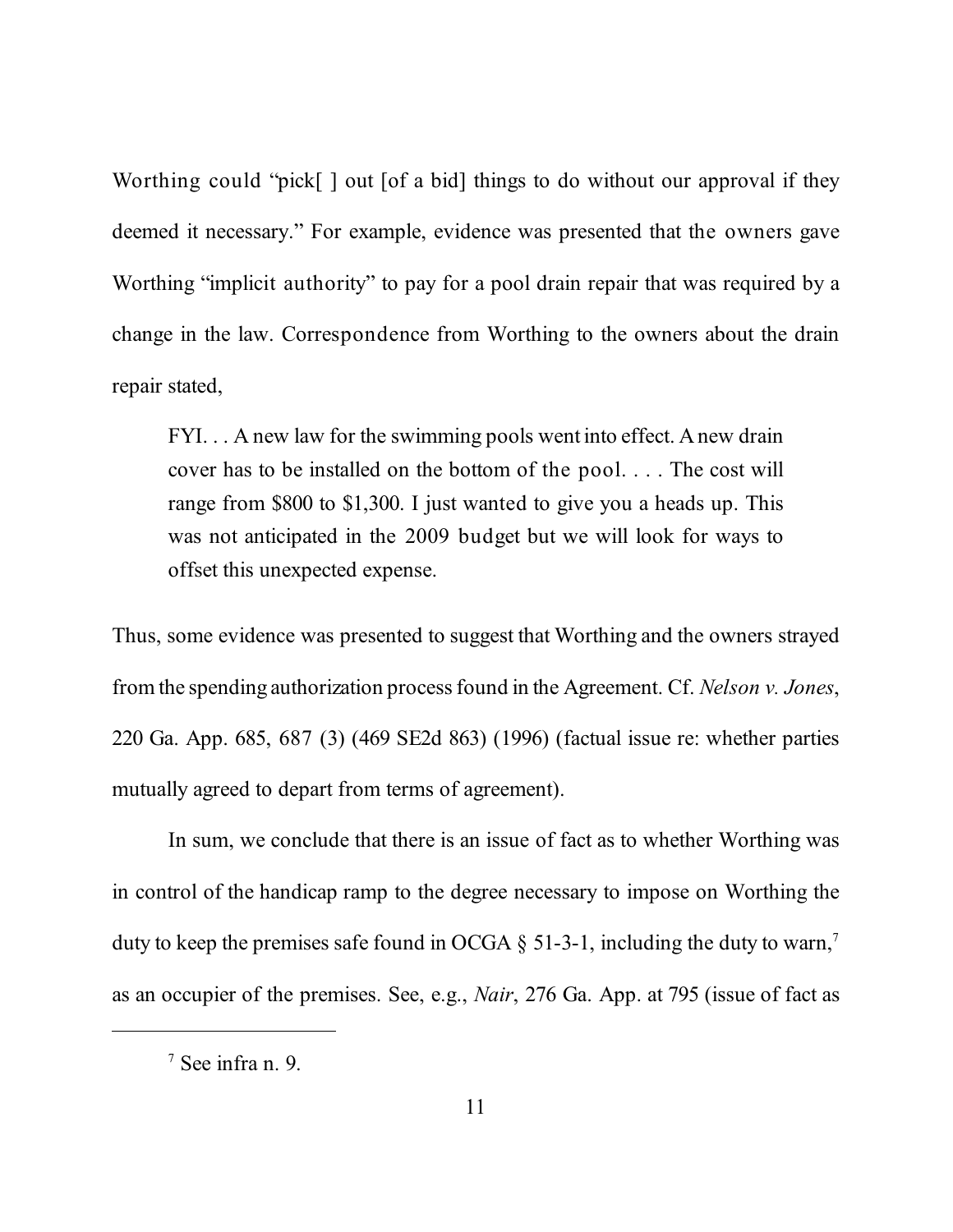to whether contract between food service provider and owner provided that food service provider assumed control over the table at which plaintiff fell); see also *Sharp-Boylston Co. v. Bostick*, 90 Ga. App. 46, 49 (81 SE2d 853) (1954) (quoting the Restatement of the Law, Agency, Vol. II, § 355: "An agent who has the custody of land or chattels and who should realize that there is an undue risk that their condition will cause harm to the person, land, or chattels of others is subject to liability for such harm caused, during the continuance of his custody, by his failure to use care to take such reasonable precautions as he is authorized to take. One who is in complete control over either land or chattels is under the same duty to protect others from the condition of such things as is the possessor of land or chattels. The custodian in complete charge is not excused from liability by the fact that he is acting for the benefit of another. He is subject to the same liability and has the same immunities as the possessor."); compare Restatement (Second) of Agency § 355 (1958), comment b ("Limited control. If an agent has only a limited control over land or chattels, he is subject to liability only to the extent that he is authorized to exercise such control. Thus, an agent who is employed to have general oversight over a building, but who is not authorized to cure defects in it, is under no liability to third persons, unless, by his conduct, he causes them to be in its vicinity.").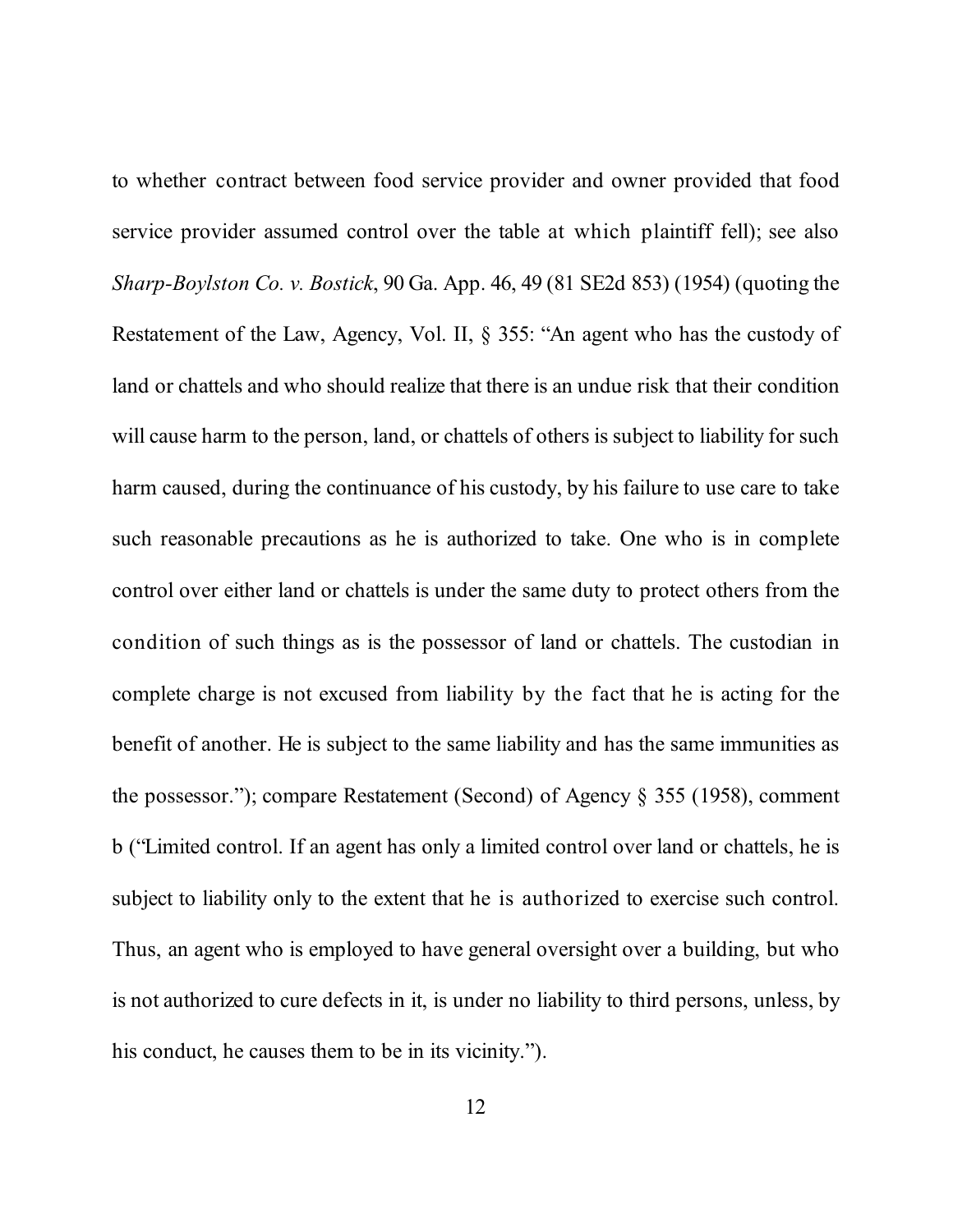Under the present circumstances, whether the owners, Worthing, or both were in control of the handicap ramp presents an issue of fact. See, e.g., *Little v. Liberty Savings Bank*, 191 Ga. App. 732, 733 (382 SE2d 734) (1989) (whether owner or carpeting contractor, or both, had control of hallway where plaintiff fell presented an issue of fact). The trial court therefore erred by concluding that Worthing owed no duty to Stelly under OCGA  $\S$  51-3-1 as a matter of law.<sup>8</sup>

2. Worthing argues that even if it could be considered an occupier, it had no duty to warn Stelly of any defect in the ramp because the ramp's slope or grade was open and obvious and Stelly therefore knew or should have known of the ramp's grade. See *McLemore v. Genuine Parts Co.*, 313 Ga. App. 641, 644 (722 SE2d 366)  $(2012)$  (no duty to warn of an open and obvious hazard).<sup>9</sup>

<sup>&</sup>lt;sup>8</sup> We have carefully considered Worthing's argument that Stelly invited an error by the trial court. Stelly initially informed Worthing that it would not oppose Worthing's motion for summary judgment, yet she latter opposed the motion, and Worthing may have relied, to some degree, on that representation. But a review of the trial court's order shows that although the court mentioned the incident, it addressed the merits of Stelly's claims without relying on the incident.

<sup>&</sup>lt;sup>9</sup> This duty to warn is not a separate basis for liability from OCGA  $\S$  51-3-1. Rather, failure to warn is simply a means by which an owner or occupier might have breached a duty of care it owed under a theory of premises liability. See *Tomsic v. Marriott International*, 321 Ga. App. 374, 385 (4) (739 SE2d 521) (2013), and cases cited therein. See also *McLemore*, 313 Ga. App. at 644.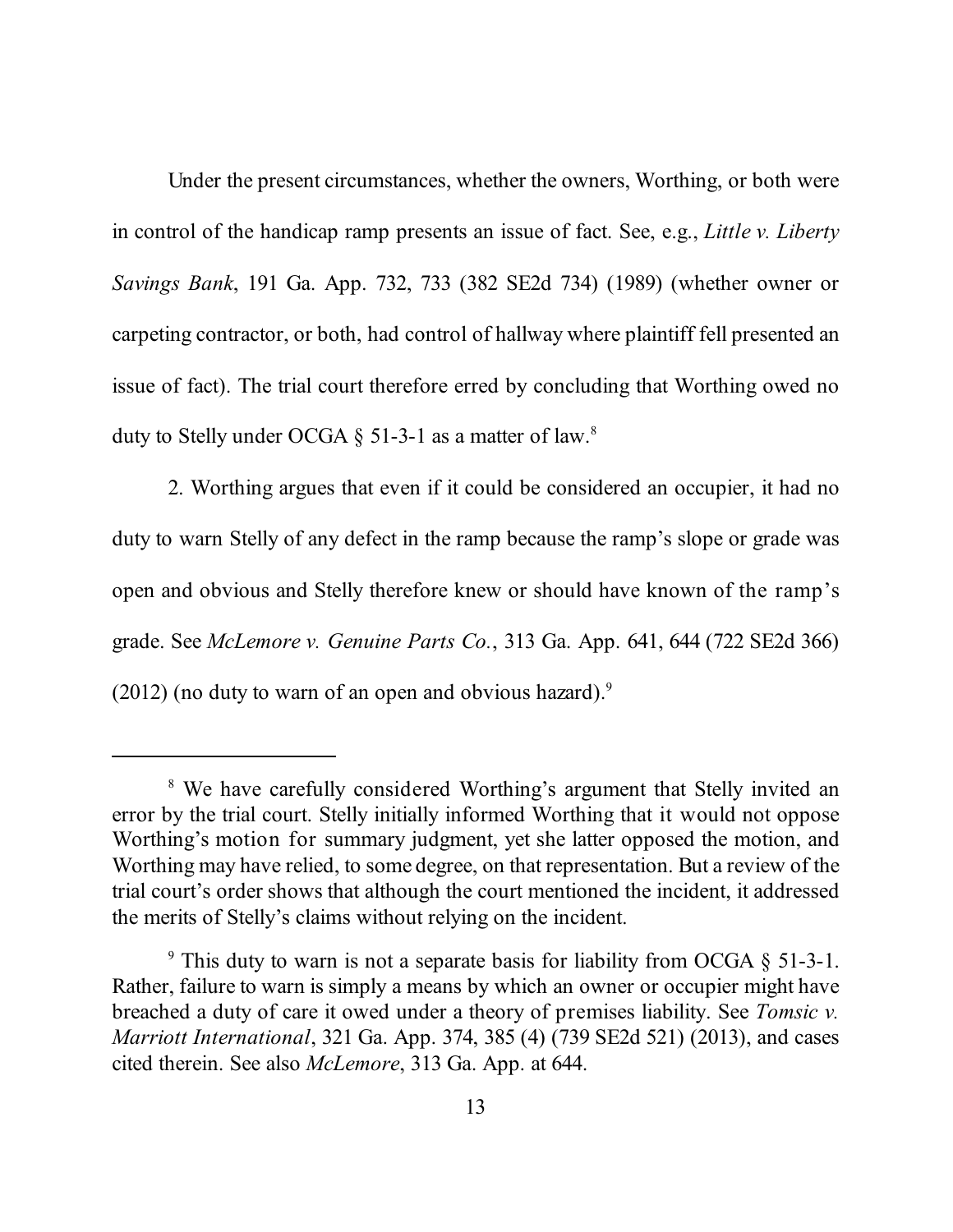"[I]n order to recover for injuries sustained in a slip-and-fall action, an invitee must prove (1) that the defendant had actual or constructive knowledge of the hazard; and (2) that the plaintiff lacked knowledge of the hazard despite the exercise of ordinary care due to actions or conditions within the control of the owner/occupier."

*Robinson v. Kroger Co.*, 268 Ga. 735, 748 (2) (B) (493 SE2d 403) (1997). But

[w]here the case involves a static dangerous condition, the rule is well established that the basis of the proprietor's liability is his superior knowledge and if his invitee knows of the condition or hazard there is no duty on the part of the proprietor to warn him and there is no liability for resulting injury because the invitee has as much knowledge as the proprietor does.

(Citation and punctuation omitted.) *Powell v. Woodridge Condo. Assoc.*, 206 Ga. App. 176, 177 (424 SE2d 855) (1992).

Nevertheless, under *Robinson v. Kroger*, the plaintiff is not required to show that she lacked knowledge of the hazard "until the defendant establishes negligence on the part of the plaintiff—i.e., that the plaintiff intentionally and unreasonably exposed self to a hazard of which the plaintiff knew or, in the exercise of ordinary care, should have known." *Robinson*, 268 Ga. at 748 (2) (B); see also *American Multi-Cinema v. Brown*, 285 Ga. 442, 445 (2) (679 SE2d 25) (2009).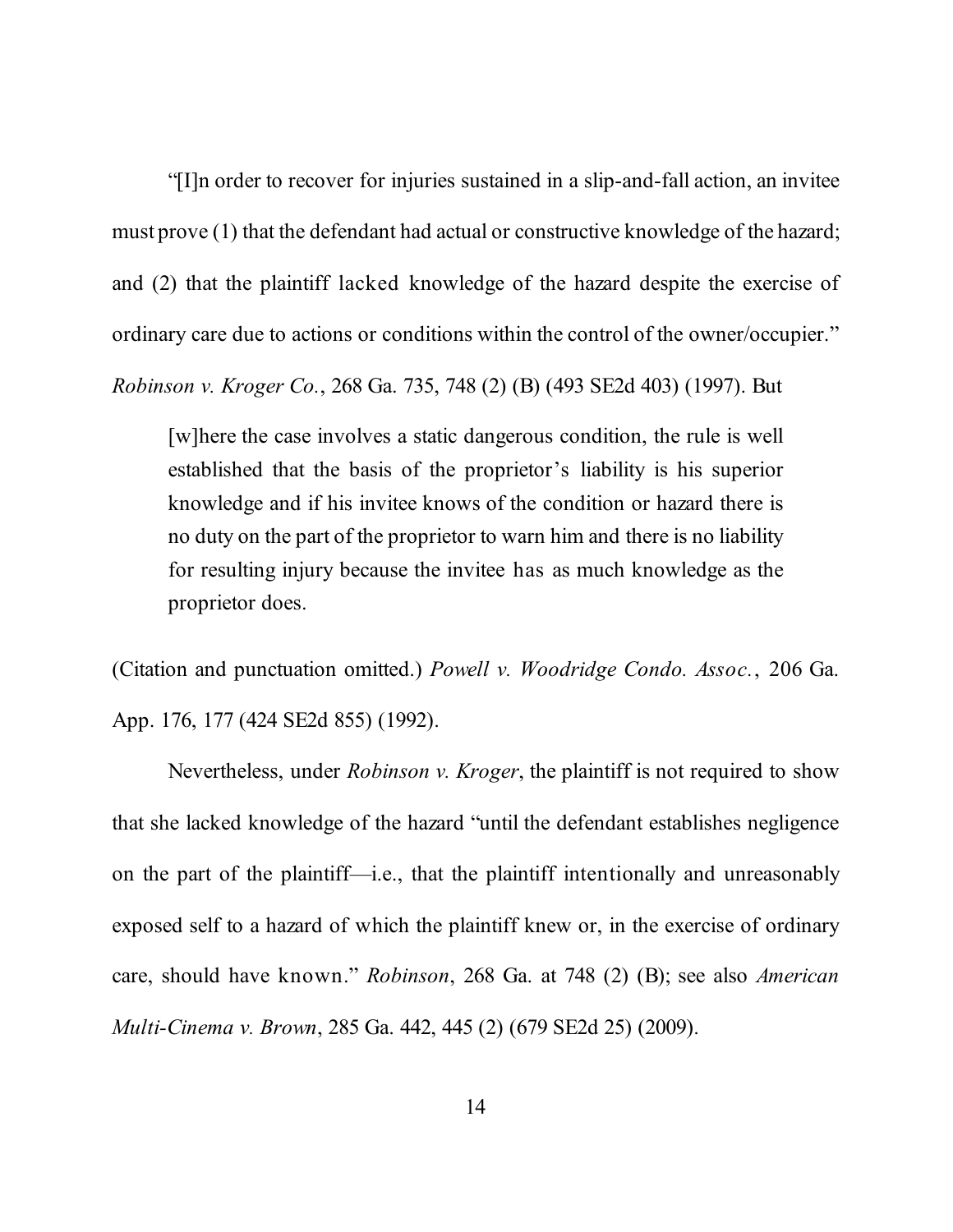Here, prior to Stelly's fall, the owners and Worthing were aware that the ramp at issue was too steep and did not comply with the ADA. And Worthing's former regional service director knew that the ramp was too steep, and, in his opinion, "it constitute[d] a trip hazard." Thus, the first prong of *Robinson* is established. The next question, therefore, is whether Worthing established that Stelly intentionally and unreasonably exposed herself to a hazard. Id.

Although it is clear from Stelly's testimony that she was aware that there was a ramp and that she intentionally proceeded up the ramp, it is not clear that she appreciated the hazard. This Court has held that a handicap access ramp, "can be dangerous to third persons if made or installed in a negligently defective manner." *Hollis & Spann v. Hopkins*, 301 Ga. App. 29, 33-34 (2) (686 SE2d 817) (2009); see also *Anderson v. Turton Development*, 225 Ga. App. 270, 271-273 (1) (483 SE2d 597) (1997) (same even though plaintiff who fell on ramp was not handicapped or elderly). And here, an expert has opined that the ramp constituted a trip hazard because it had a "non-planar" grade, that is, an uneven grade, i.e., a greater slope toward the right side of the ramp than the left side. The expert explained, "with these uneven surfaces, . . . non-planar . . . surfaces, it doesn't take much of an irregularity to be a trip hazard." He testified, "it's very well documented that if you present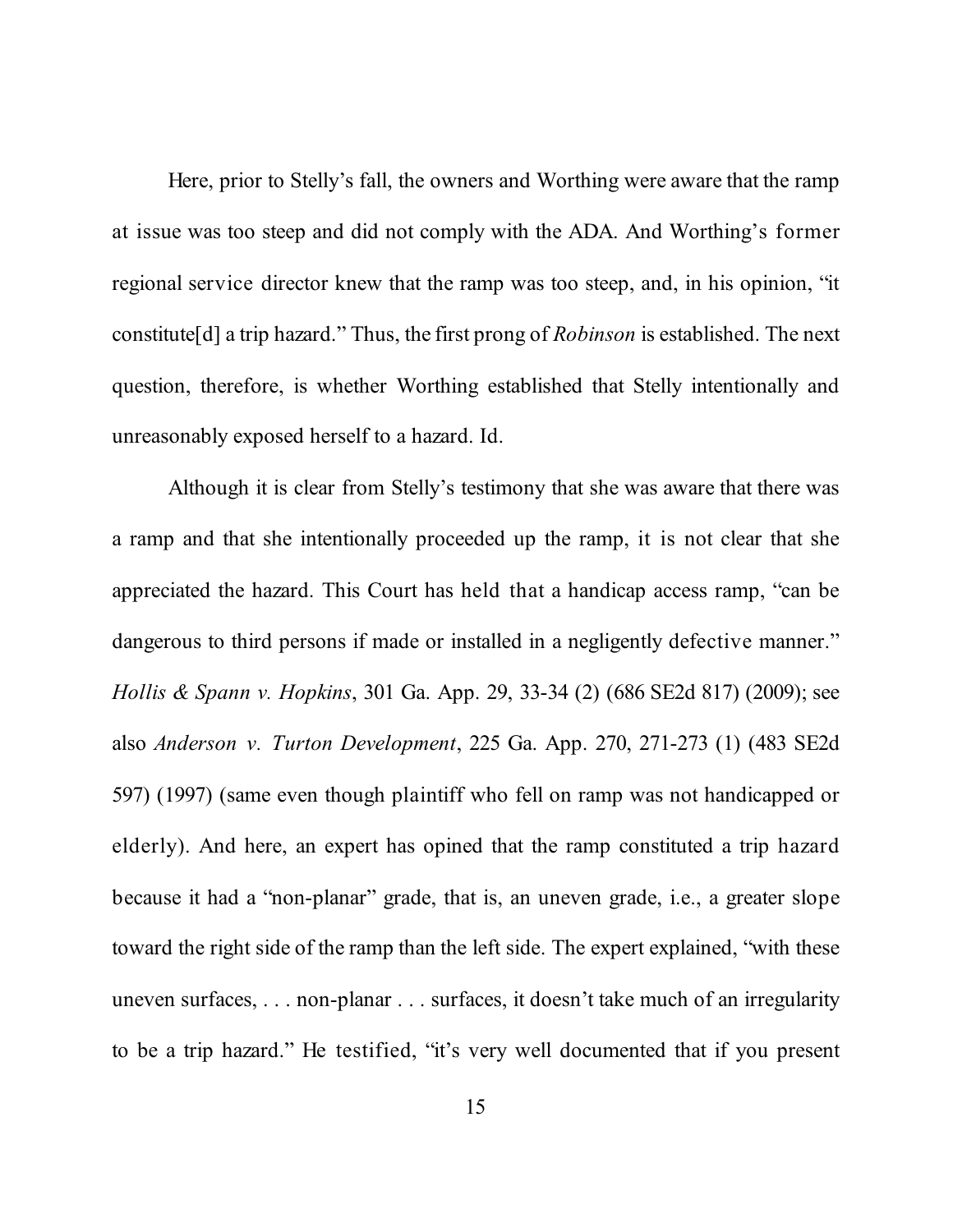people with nonstandard walking surfaces with irregularities in them . . . that the likelihood of slips, trips, and falls will significantly increase." Finally, he testified that even if she saw the ramp before walking up it, "I do not think she would have had an appreciation for what I'm calling the nonstandard nature of that ramp, and that would be both the -- the average slope of the -- the flare ramp on the side or the irregular nature of it, the non-planar nature of it." He added, "visually, the scene doesn't present itself as any obvious hazard."

Based on this testimony regarding a hidden danger, cases where summary judgment was appropriate because the plaintiff chose to step on an obvious defect are distinguishable. See, e.g., *McLemore*, 313 Ga. App. at 644 (although higher than normal curb did not comply with building code requirements, because plaintiff "was able to see the curb, including its height, as she approached it," the curb was an obvious static condition); *Becton v. Tire King of North Columbus*, 246 Ga. App. 57, 59 (539 SE2d 551) (2000) (a large planter is a static condition that "does not change and is dangerous only if someone fails to see it and walks into it"). Compare *Poythress v. Savannah Airport Commission*, 229 Ga. App. 303, 305 (3) (494 SE2d 76) (1997) (in a case where no expert or other evidence showed flaws in the design or construction of a handicap ramp, and the plaintiff chose to walk up the ramp, any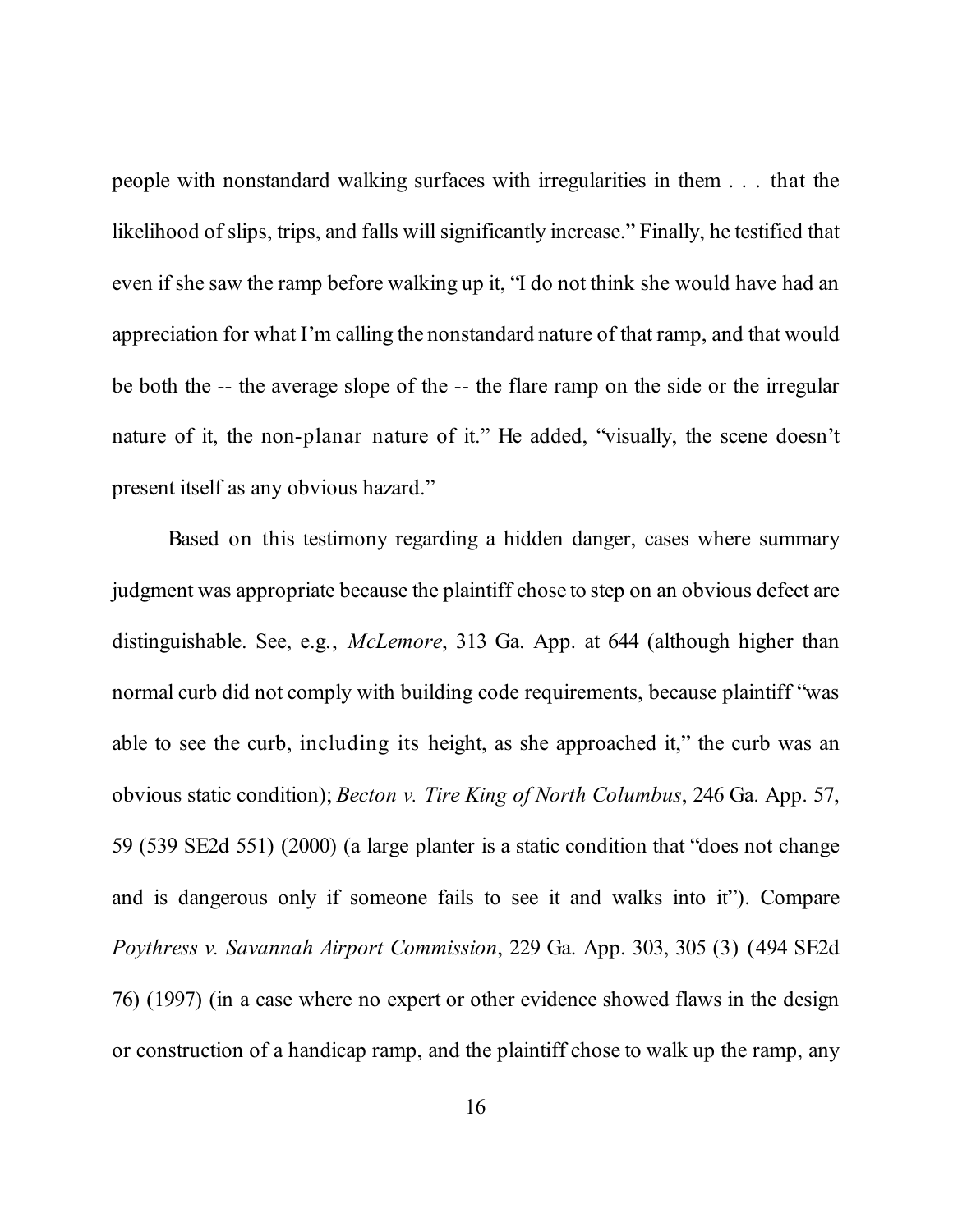hazard associated with the ramp was open and obvious) (physical precedent only); *Warnke v. Pace Membership Warehouse*, 215 Ga. App. 33, 33 (449 SE2d 629) (1994) (plaintiff's injuries arose from the reduced visibility created by fog, not curb upon which she tripped; expert testimony that curb presented trip hazard was not beyond ken of jury).

For the above reasons and in light of our Supreme Court's reminder that "the negligence of the defendant and the plaintiff  $\vert$  and the plaintiff's lack of ordinary care for personal safety are generally not susceptible of summary adjudication," *Robinson*, 268 Ga. at 748 (2) (B), we conclude that there is an issue of fact as to whether Stelly exposed herself to an open and obvious hazard. See, e.g, *Davis v. GBR Properties*, 233 Ga. App. 550, 551-552 (1) (504 SE2d 204) (1998) (combined with improper handrails, dangers of too-steep ramp are not as obvious as that posed by a hole in the ground); *Anderson*, 225 Ga. App. at 271-273 (1) (question of fact as to whether handicap ramp that failed to comply with American National Standards Institute standards for handicapped persons created a dangerous condition even though plaintiff who fell on ramp was not handicapped or elderly); see also *Pippins v. Breman*, 152 Ga. App. 226, 228 (262 SE2d 477) (1979) ("[T]here is a difference